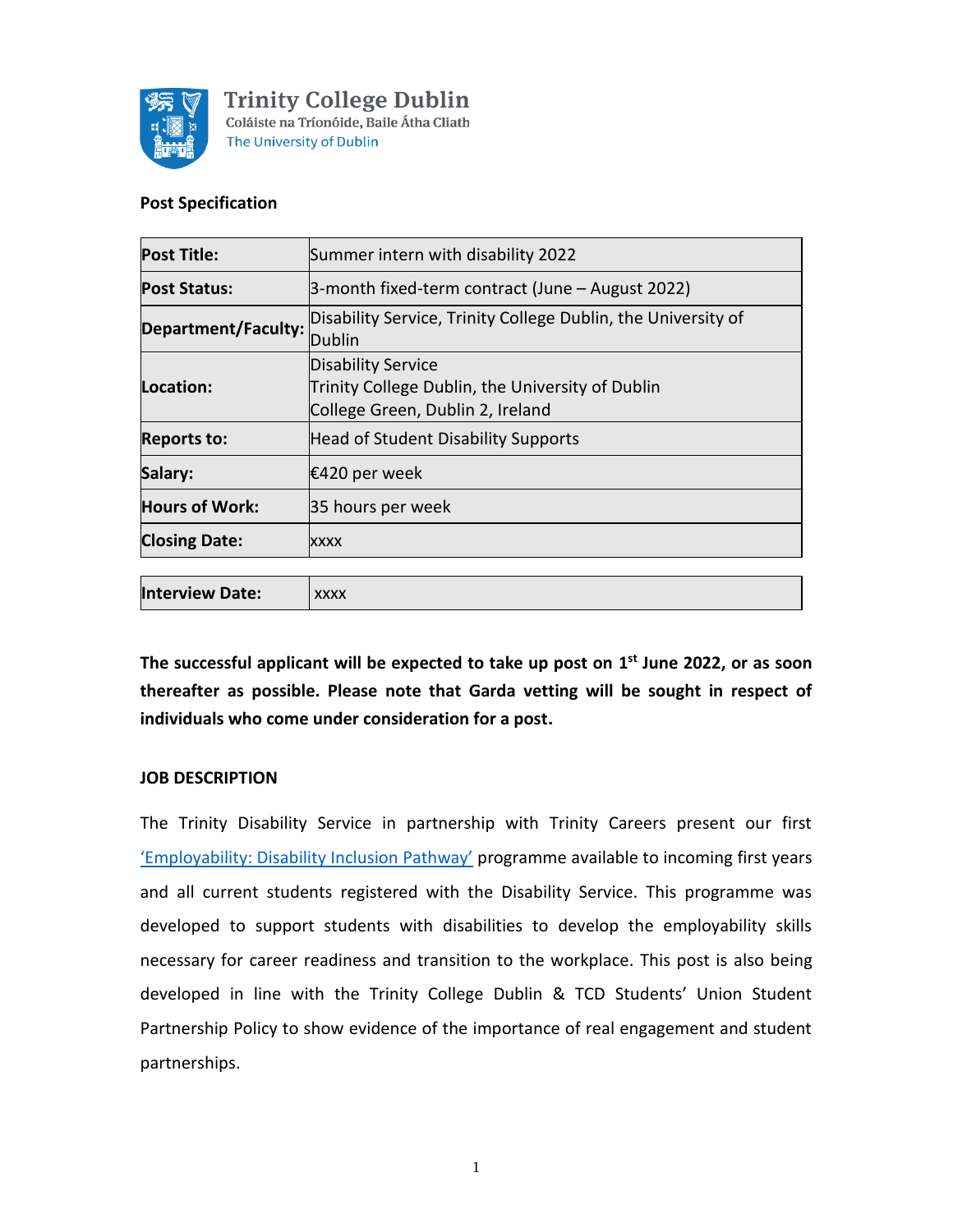### **Pre-entry to first year experience**

Working in conjunction with the Pre-entry lead work in the following developments:

- Disability Service Pre-entry website: Review and update pre-entry information on DS website for prospective students.
- Disability Service Handbooks: Review and update student and parent handbook content. Review handbook format to ensure effective communication of key prospective student and parent information
- Prospective student resources: Update text for pre-entry materials including TCD prospectus, GSU, Global Office, SU, S2S content on Disability Service.
- Prospective student events: assist in the planning and delivery of events, webinars, information sessions etc for prospective students and parents throughout the summer months.
- DS Orientation Event: Assist in the planning and delivery of the annual orientation event including format of the day, presentation slides, venue bookings, drafting invitation text, event promotion on social media. Assist in the recruitment and training of student volunteers.
- Orientation: Update calendar of events for semester 1 in DS calendar including all DS group sessions and orientation activities, SU themed weeks etc.
- Production of Social Media across all platforms for all pre-entry and Orientation events.
- Report on work undertaken at weekly staff meetings.

### **Assistive Technology supports**

- Develop assistive technology training resources for new entrants and present these at orientation events.
- Work with the Assistive Technology Officer on reviewing content and decide upon messaging for the following academic year to promote better student engagement with technology.

### **Academic Supports**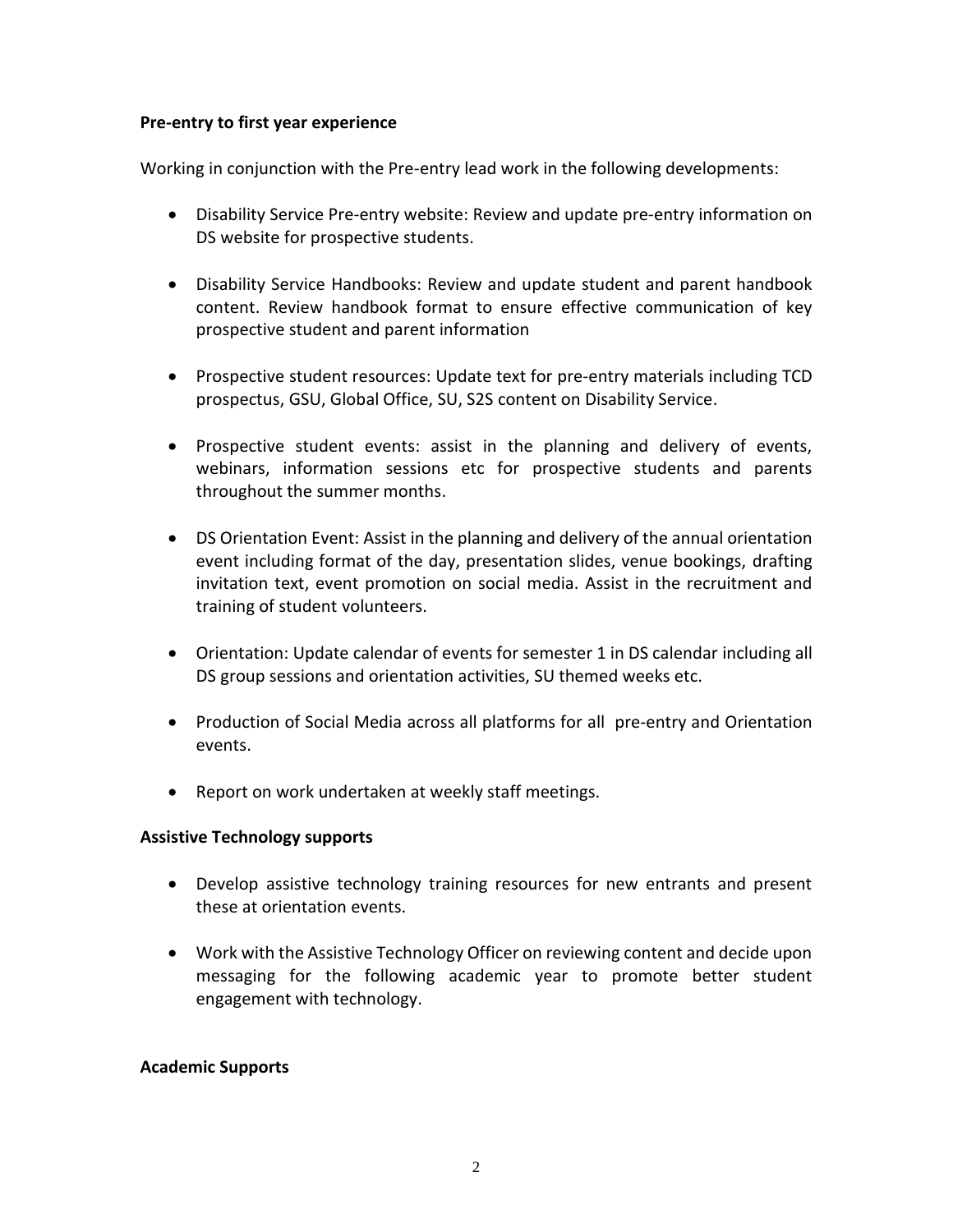- Develop academic support training resources for new entrants and present these at orientation events.
- Work with the Academic Support Officer on reviewing content and decide upon messaging for the following academic year to promote better student engagement with academic support.

## **Physical Access**

• Assist the Director of DS on any physical access projects that require attention during summer 2022. This will include reviewing content and information at <https://www.tcd.ie/disability/physical-access/index.php>

### **General**

- Assist DS staff with the launch of Printing House Square and any events that will take place.
- Complete and adhere to the DS Confidentiality Agreement.
- Familiarise yourself with Trinity Data Protection policy and procedures.
- Attend College events relevant to role.
- Comply with established Disability Service procedures as outlined in the DS manual for effective service delivery.
- Comply with all relevant Disability Service policies and procedures and other relevant Trinity policies to ensure good service delivery.
- Perform administrative duties including answering phones, emails, posting to social media, and updating maintaining records.
- Provides coverage for DS staff as needed.
- Liaise and work collaboratively with the Trinity Ability Co-Op as required.

#### **Development Opportunities**

• Experience of working in a dynamic service and organisation.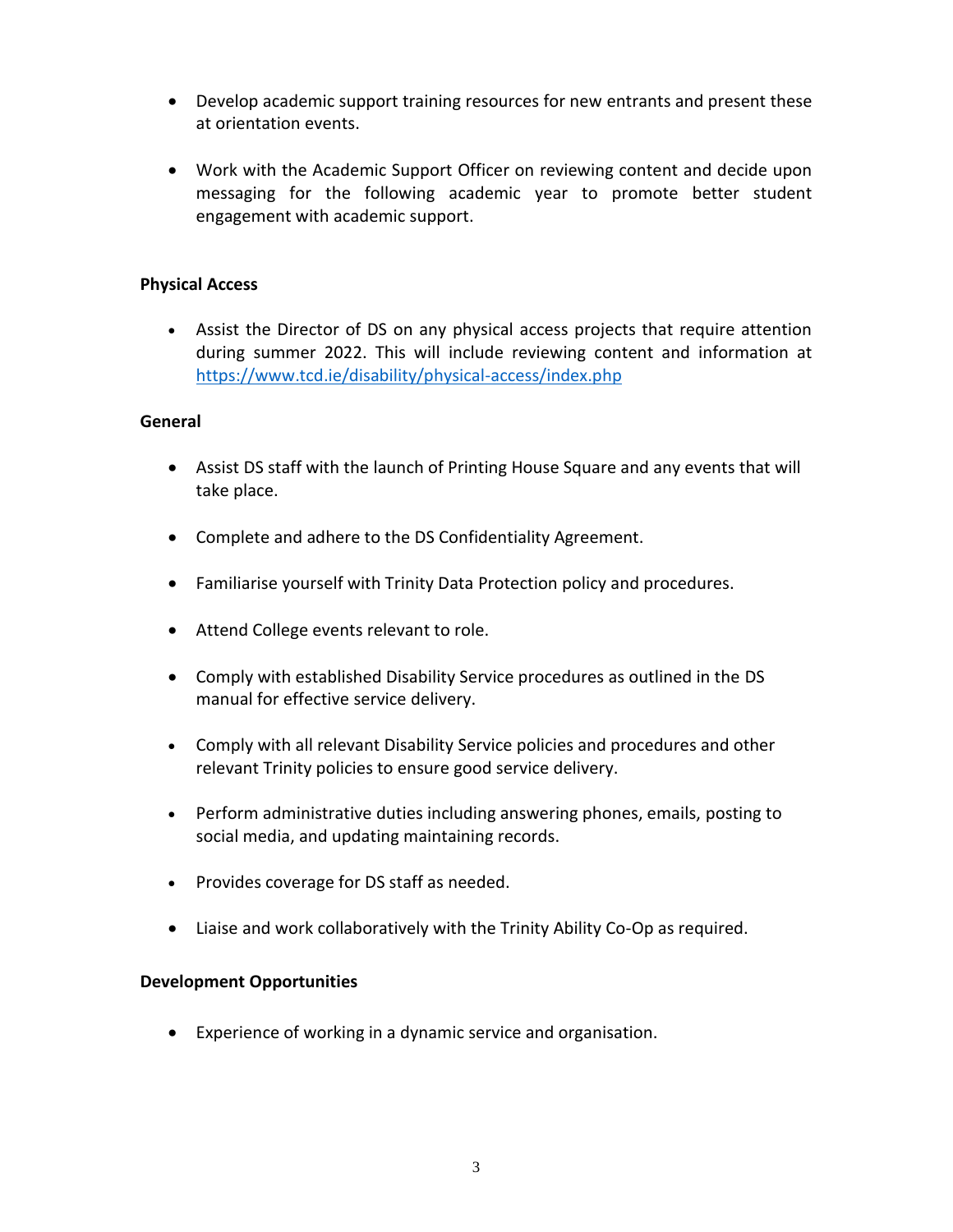- Utilising DS workplans and objectives, reporting and understanding of KPIs, using reflective practice methodologies including a Reflective Practice Journal.
- Access to DS Director and DS staff for mentoring opportunities.
- Experience of working across a range of DS activities.
- Participation in Trinity and DS in-service training.

## **Professional Qualifications and Experience**

- Working towards Trinity Degree standard.
- Excellent team working skills.

## **Desirable**

- Knowledge of accessibility issues students with disabilities experience in higher education.
- Experience in an administrative role in a club or society/organisation.
- Knowledge and experience of Trinity Disability Services and its programmes.
- Experience of creating engaging social media content (video, audio, imagery) across a variety of platforms and delivering key messaging to a diverse population.

# **Person Specification**

- Strong disability identity to ensure they can articulate and communicate the disability agenda in Trinity
- Identify as being a person with a disability, capable of articulating the advantages and challenges faced in higher education.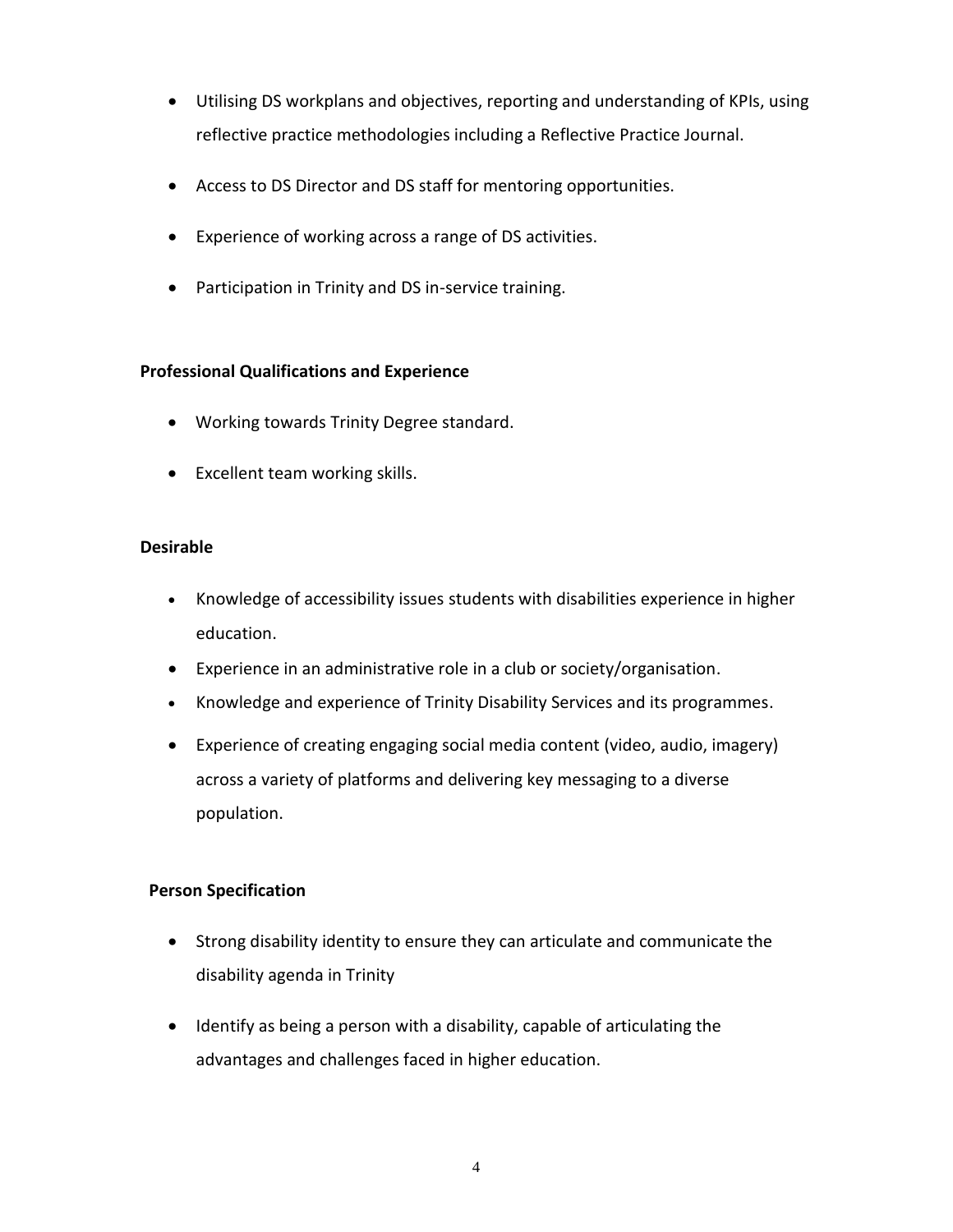- Excellent interpersonal skills, including the ability to liaise with a wide range of contacts and build and maintain effective working relationships.
- Excellent communication and team working skills.
- Excellent standards of accuracy and attention to detail.
- Excellent computer skills, specifically MS Office 365 and assistive technology tools used in higher education.
- Demonstrate a willingness to develop IT skills relevant to the role and to the service.
- Excellent organisation skills.
- Ability to be proactive, use own initiative and work effectively within a pressurised environment.
- Demonstrate proficiency in the English language so as to effectively carry out the duties and responsibilities of the role.
- Demonstrate flexibility and openness to change.

# **Application Procedure**

This Job Description is not intended to be a comprehensive list of all duties involved and consequently, the post holder may be required to perform other duties as appropriate to the post which may be assigned to him/her from time to time and to contribute to the development of the post. As circumstances change it may be necessary to review the responsibilities outlined above.

Candidates should submit a full curriculum vitae to include the names and contact details of 3 referees (**professional or academic**, email addresses if possible) together with a cover letter (1 x A4 page) that specifically addresses their suitability for this role.